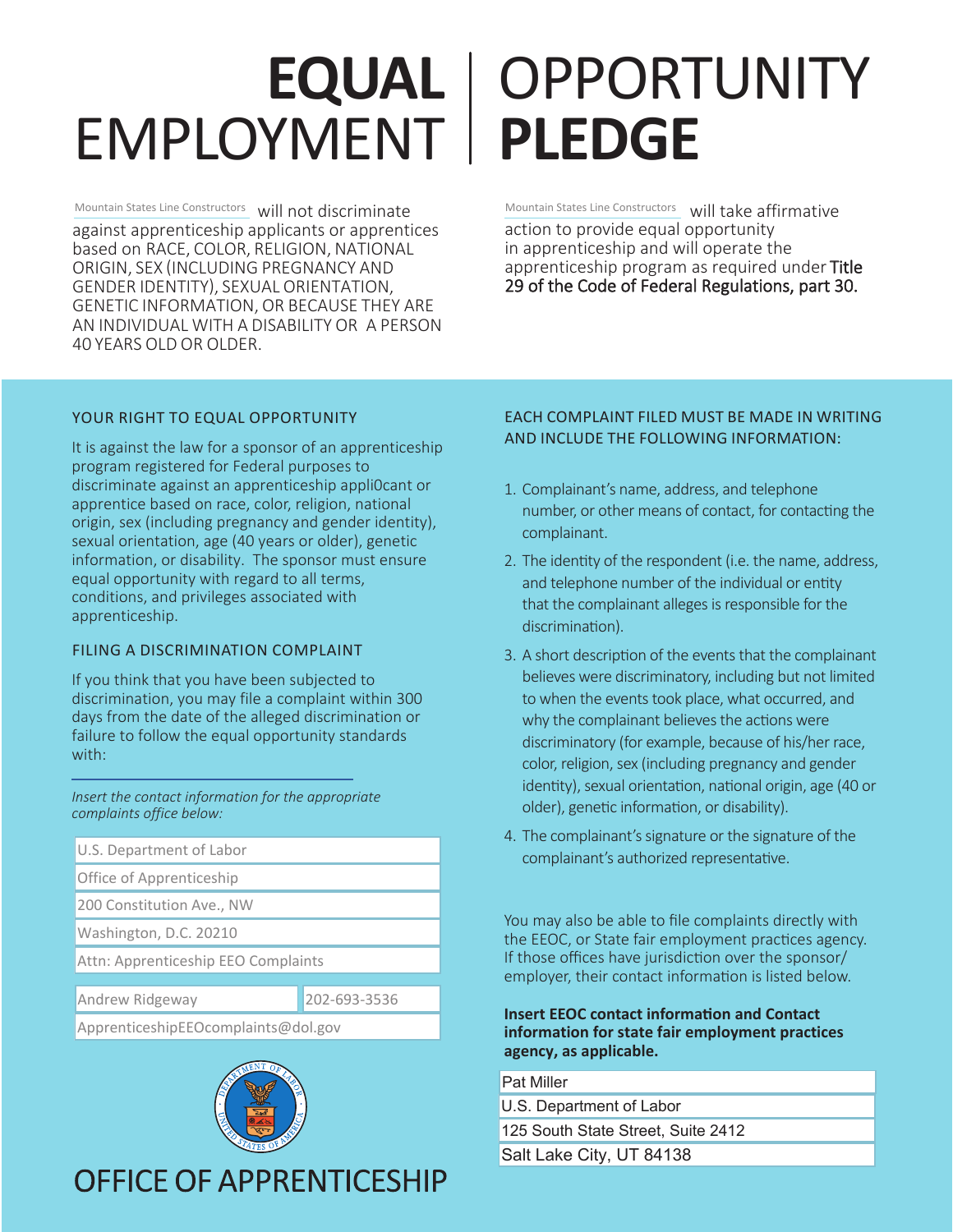

OMB No. 1205-0224 Expiration Date: 03/31/2023

**Instructions:** Before completing this form, please read all instructions, including the Privacy Act statement below. Use this form to file a complaint of discrimination. This form constitutes notification that a formal Equal Employment Opportunity Complaint is being filed with the U.S. Department of Labor (USDOL).

**Privacy Act Notice:** The Privacy Act of 1974 requires that the USDOL provide the following statements to each individual from whom it requests information.

The authority for collecting this information is the National Apprenticeship Act of 1937. The submission of this information is voluntary.

The information is used to process complaints under the above Act.

A copy of this complaint will be provided to the sponsor against whom it is filed. The information collected may be verified with persons who have knowledge pertinent to the complaint, may be used in the course of settlement negotiations with the sponsor and/or in the course of presenting evidence at a hearing, or may be disclosed to other agencies with jurisdiction over the complaint. Only the text of your complaint will be disclosed to the Sponsor and/or Employer. To the extent permitted by law, your actual name and address will not be disclosed.

Failure to provide the information will restrict the action the USDOL can take on your behalf.

**Non-Retaliation:** Federal (Office of Apprenticeship, "OA") regulations require sponsors and employers to take all necessary steps to assure that there is no retaliation against any person who files an employment discrimination complaint or alleging a violation of 29 C.F.R. Part 30; opposes employment discrimination; provides information to, assists, or participates in any manner in employment discrimination proceedings; or otherwise takes action that he or she has a right to take under applicable laws and regulations. This includes any intimidation, threat, coercion or discrimination. Please notify the OA State Representative immediately if any alleged attempt at retaliation is made and file a Complaint Form.

All complaints must be filed within 300 days of the alleged discrimination or alleged failure to follow equal opportunity standards. Exceptions to this time frame must be fully justified and approved by the USDOL.

| Date of discrimination or failure to follow equal opportunity standards: __________________________ |  |
|-----------------------------------------------------------------------------------------------------|--|